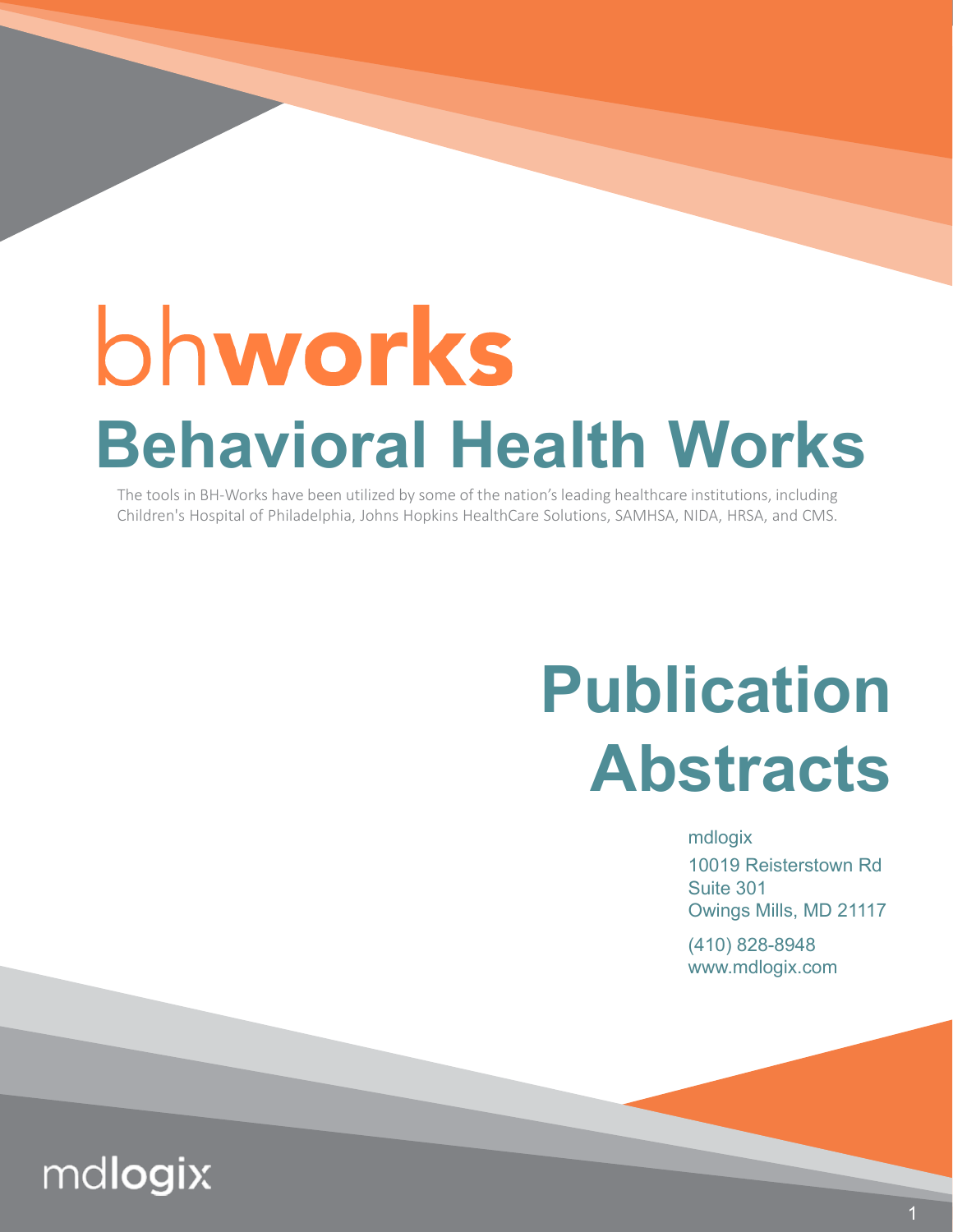#### **Diamond, G., Herres, J., Krauthamer Ewing, E.S., Atte, T., Scott, S., Wintersteen, M., Gallop, R. (2017). Comprehensive Screening for Suicide Risk in Primary Care.** *American Journal of Preventative Medicine.*

#### INTRODUCTION:

Suicide is a major public health problem and a complex clinical challenge. Assessment and early identification could be enhanced with screening tools that look beyond depression. The purpose of this study was to identify profiles of risk behaviors and social stress associated with suicidal ideation and behavior using the Behavioral Health Screen.

#### METHODS:

The study used screening data from 2,513 primary care patients (aged 14-24 years). Data were collected between 2008 and 2012, and were analyzed in 2016.

#### RESULTS:

Latent class analysis identified a high and low risk profile. Domains of primary influence included substance use, sexual assault, same-sex behavior, and unsafe sex. The high-risk group was 11 times more likely to have made a suicide attempt, five times more likely to report a history of suicidal ideation and behavior, and three times more likely to report recent suicidal ideation and behavior.

#### CONCLUSIONS:

Risk behaviors and social stress contribute to the risk for suicide above and beyond depression and should be assessed during routine primary care visits with adolescents. The Behavioral Health Screen can screen all these domains and thus assist primary care providers in assessing for both psychiatric and social stress factors associated with youth suicide.

#### **Shearer, A., Herres, J., Kodish, T., Squitieri, H., James, K., Russon, J., Atte, T., & Diamond, G. (2016). Differences in mental health symptoms across lesbian, gay, bisexual, and questioning (LGBQ) youth in primary care settings.** *Journal of Adolescent Health.* **doi: 10.1016/j. jadohealth.2016.02.005.**

#### Purpose

Lesbian, gay, bisexual, and questioning (LGBQ) youth exhibit significantly higher rates of mental health problems, including anxiety, depression, suicidal ideation, and nonsuicidal self-injury than their heterosexual peers. Past studies tend to group LGBQ youth together; however, more recent studies suggest subtle differences in risk between sexual minority groups. This study examined differences in mental health symptoms across male and female youth who are attracted to the same sex (gay and lesbian), opposite sex (heterosexual), both sexes (bisexual), or are unsure of whom they were attracted to (questioning) in a sample of 2,513 youth (ages 14–24 years).

#### Methods

Data were collected using the Behavioral Health Screen—a Web-based screening tool that assesses psychiatric symptoms and risk behaviors—during routine well visits.

#### Results

Bisexual and questioning females endorsed significantly higher scores on the depression, anxiety, and traumatic distress subscales than did heterosexual females. Lesbians, bisexual females, and questioning females all exhibited significantly higher lifetime suicide scores than heterosexual females. Interestingly, bisexual females exhibited the highest current suicide scores. Gay and bisexual males endorsed significantly higher scores on the depression and traumatic distress subscales than did heterosexual males. Gay males also exhibited higher scores on the anxiety subscale than heterosexual males, with bisexual males exhibiting a nonsignificant trend toward higher scores as well.

#### **Conclusions**

Findings highlight varying level of risk across subgroups of LGBQ youth and suggest the importance of considering LGBQ groups separately in the context of a behavioral health assessment, especially for females.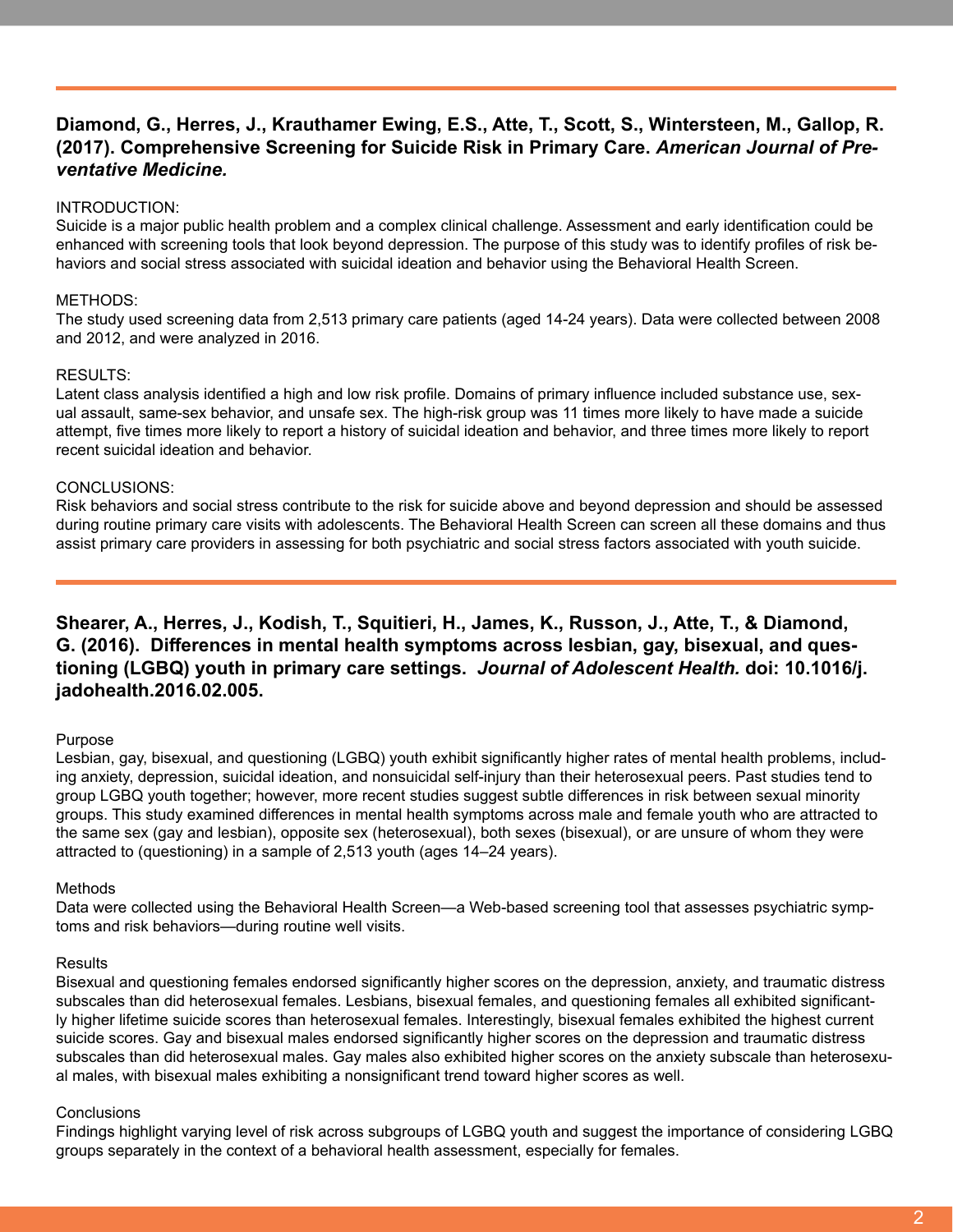#### **Kodish, T., Herres, J., Shearer, A., Atte, T., Fein, J., & Diamond, G. (2016). Bullying, depression, and suicide risk in a pediatric primary care sample.** *Crisis***, 4-6.**

#### BACKGROUND:

Suicide is a serious public health concern for US youth. Research has established an association between bullying and suicide risk. However, several questions remain regarding this relationship.

#### AIMS:

The present study examined (a) whether experiences of verbal, physical, and cyber bullying were uniquely associated with general suicide risk; (b) whether each specific form of bullying was related to suicide attempt; and (c) whether depression moderated the relationship between each type of bullying and suicide risk.

#### METHOD:

The sample included medical records of 5,429 youth screened in primary care when providers had mental health concerns. Patients were screened using the Behavioral Health Screen (BHS), which assessed a range of mental health problems and behaviors, including bullying, depression, and suicide.

#### RESULTS:

All types of bullying were associated with suicide risk, but verbal bullying was uniquely associated with suicide attempt. Depression significantly moderated the relationship between each type of bullying and suicide risk.

#### CONCLUSION:

The study's limitations include the use of cross-sectional and self-data reports. When medical providers evaluate suicide risk, bullying should be considered as a possible precipitant, especially if the patient is depressed. Verbal bullying may be particularly important in understanding severity of suicide risk.

#### KEYWORDS:

adolescents; bullying; depression; primary care; suicide risk

#### **Shearer, A., Russon, J., Herres, J., Atte, T., Kodish, T., & Diamond, G. (2015). The relationship between disordered eating and sexuality amongst adolescents and young adults.** *Eating Behaviors***,19, 115-119. doi:0.1016/j.eatbeh.2015.08.001**

Research shows that gay and bisexual males are at increased risk for disordered eating symptoms (DES); however, studies examining DES amongst lesbians and bisexual women have produced mixed findings. Furthermore, few studies have included questioning or "unsure" individuals. This study examined DES symptoms in adolescents and young adults across self-reported sexual attraction and behavior. Participants were recruited from ten primary care sites in Pennsylvania and administered the Behavioral Health Screen (BHS) – a web-based screening tool that assesses psychiatric symptoms and risk behaviors – during a routine visit. As expected, males who were attracted to other males exhibited significantly higher disordered eating scores than those only attracted to members of the opposite sex. Males who engaged in sexual activities with other males also exhibited significantly higher scores than those who only engaged in sexual activities with females. Amongst females, there were no significant differences in DES scores between females who were only attracted to females and those only attracted to males. Those who reported being attracted to both sexes, however, had significantly higher scores, on average, than those only attracted to one sex. More surprisingly, females who were unsure of who they were attracted to reported the highest DES scores of all. These findings are contrary to previous assumptions that same-sex attraction plays a protective role against eating pathology in females. Females who are unsure or attracted to both sexes may actually be at increased risk for developing DES.

#### **Davey MP, Bilkins B, Diamond G, Willis AI, Mitchell EP, Davey A, Young FM. (2015). African American Patients' Psychosocial Support Needs and Barriers to Treatment: Patient Needs Assessment.** *J Cancer Educ.* **2015 Jun 7.**

This study assessed adult patient's psychosocial support needs and treatment barriers in an urban diverse cancer center. A needs assessment was conducted with a convenience sample of adult oncology patients (n=113; 71.7 % African Amer-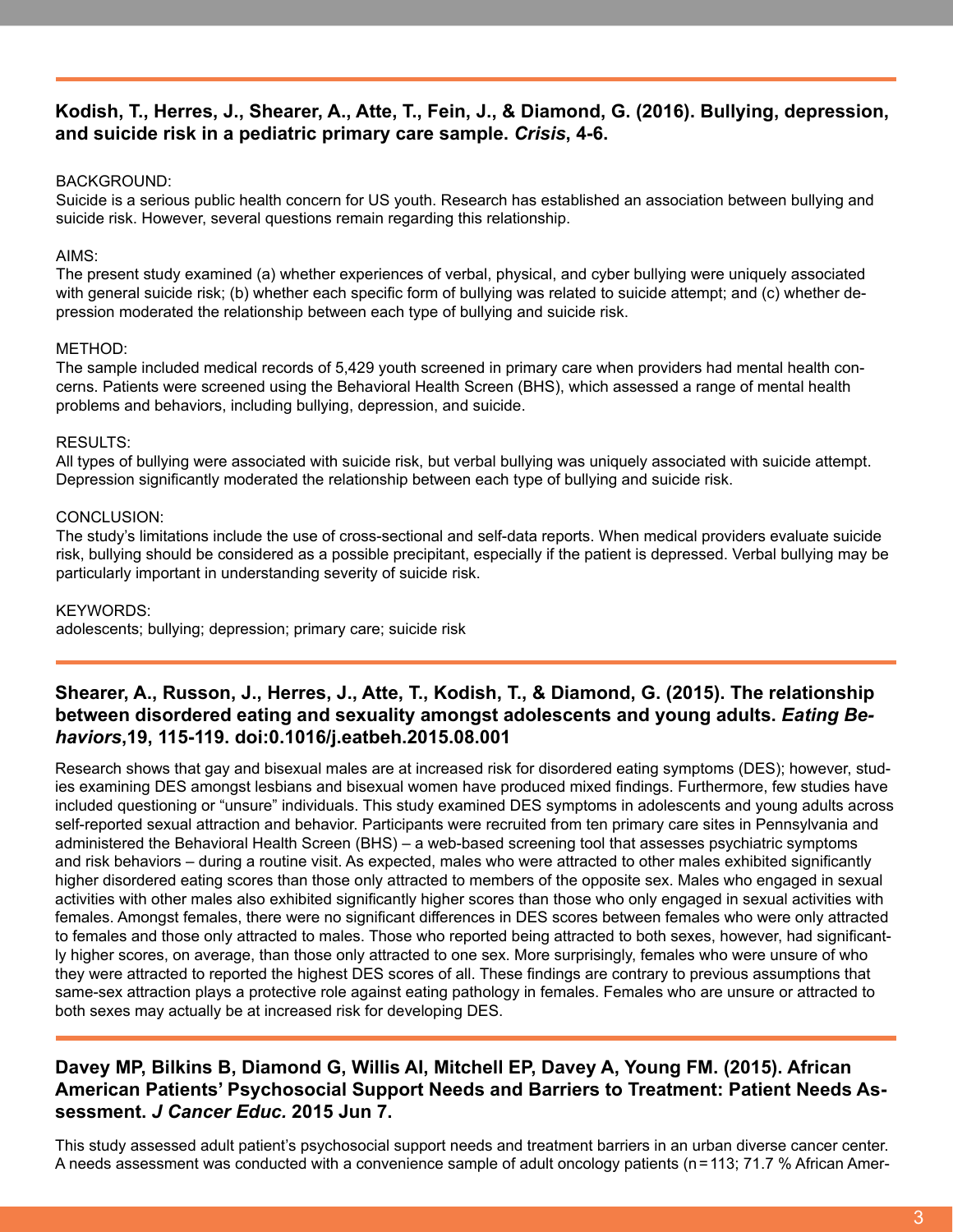ican). Most patients were parenting school-age children and worried about them (96 %); 86.7 % would attend a family support program. Among patients who were married or partnered (68 %), 63.7 % were concerned about communication, coping, and emotional support; 53.9 % would attend a couple support program. Patients identified similar treatment barriers: transportation, babysitting for younger children, convenience of time/place, and refreshments. Findings suggest that behavioral health care providers should be available to screen cancer patients and improve access to appropriate psychosocial oncology support programs.

#### **Jenkins, A. L., Singer, J., Conner, B. T., Calhoun, S., & Diamond, G.S. (2014). Risk for suicidal ideation and attempt among a primary care sample of adolescents engaging in nonsuicidal self injury.** *Suicide and Life-Threatening Behavior***, 44(6), 616-628.**

One in five adolescents in the United States has engaged in nonsuicidal self injury (NSSI), one in eight have had serious thoughts of suicide, and one in 25 have attempted suicide. Research suggests that NSSI may increase risk for suicide attempt, yet little is known about the relationship between NSSI and suicidal ideation or attempts. In a primary care setting, 1,561 youth aged 14–24 years completed a brief, comprehensive, mental health screen as part of a routine well visit to determine which factors were most likely to predict suicidal ideation and attempt among youth engaging in NSSI. Results of recursive partitioning revealed that current depression and history of alcohol use best differentiated youth engaging in NSSI with low versus high risk for suicidal ideation and attempts. This simple algorithm is presented as a clinical screening tool that might aid medical providers in determining which youth would benefit from more intensive assessment and intervention.

#### **Wintersteen, M.B. & Diamond, G.S. (2013). Youth Suicide Prevention in Primary Care: A Model Program and Its Impact on Psychiatric Emergency Referrals.** *Clinical Practice in Pediatric Psychology***, 1(3), 295-305.**

Primary care is an emerging setting for suicide prevention efforts. Psychologists can play a valuable role in not only consulting to primary care but also assisting with the management of suicidal youth. This article describes the Pennsylvania Youth Suicide Prevention in Primary Care model. After detailing the model, a brief study is reported whereby the intervention of primary care staff training, screening, and available services on referrals to the emergency department (ED) for evaluation and the rate of psychiatric hospitalization following psychiatric evaluation in the ED for these youth are examined. Results demonstrated a reduction in referrals to the ED in the year after the intervention compared to 3 years preintervention. Implications for mental health professionals working in primary care are discussed.

#### **Diamond, G.S, O'Malley, A., Wintersteen, M.B., Peters, S., Yunghans, S., Biddle, V., O'Brien, C. & Schrand, S. (2012). Attitudes, Practices, and Barriers to Adolescent Suicide and Mental Health Screening: A Survey of Pennsylvania Primary Care Providers.** *Journal of Primary Care & Community Health***, 3(1), 29-35.**

#### OBJECTIVE:

To determine primary care providers' rates of screening for suicide and mental health problems in adolescents and the factors that promote or discourage this practice.

#### PATIENTS AND METHODS:

Overall, 671 medical professionals (ie, pediatricians, family physicians, nurse practitioners, physician assistants) completed an electronic survey. The 53 items focused on (1) attitudes, knowledge, and comfort with general psychosocial and suicide screening and (2) current practices and barriers regarding screening and referrals to behavioral health services.

#### RESULTS:

Forty percent had a patient attempt suicide in the past year, and 7.7% had 6 or more patients attempt suicide. At a well visit, 67% screened for mental health, and 35.2% screened for suicide risk. Most (61.1%) primary care providers rarely screened for suicide or only when it was indicated. Only 14.2% of primary care providers often used a standardized suicide screening tool. Factors associated with screening were being knowledgeable about suicide risk, being female,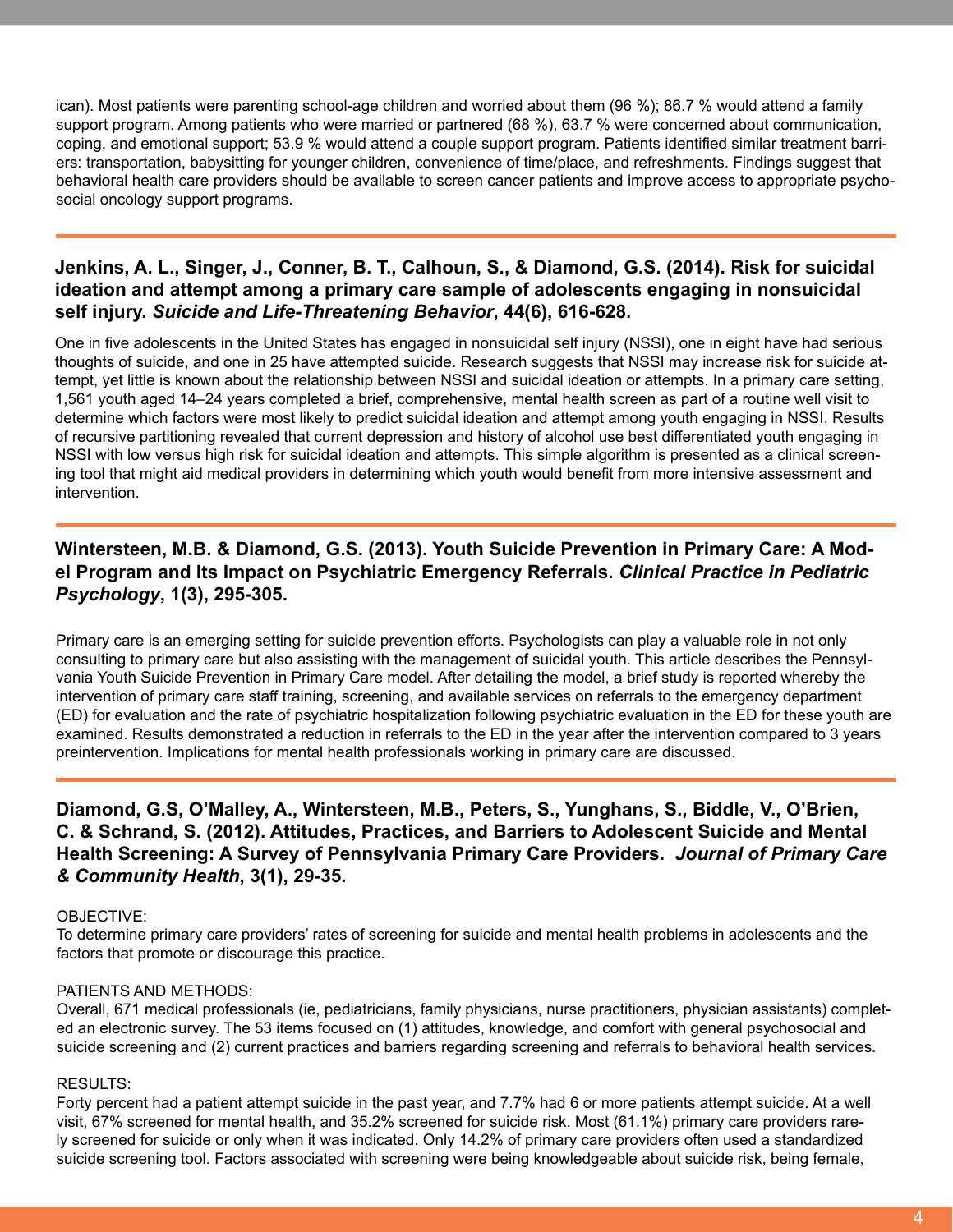working in an urban setting, and having had a suicidal patient. Only 3.0% reported adequate compensation for these practices, and 44% agreed that primary care providers frequently use physical health billing codes for behavioral health services. Nearly 90% said parent involvement was needed if adolescents were to follow through with referrals to mental health services. Only 21% frequently heard back from the behavioral health providers after a referral was made.

#### CONCLUSION:

Policy that promotes mental health education for primary care providers, provides reimbursement for mental health screening, and encourages better service integration could increase suicide screening and save healthcare costs and patients' lives.

**Bevans, K.B., Diamond, G., Levy, S. (2012). Screening for Adolescents' Internalizing Symptoms in Primary Care: Item Response Theory Analysis of the Behavior Health Screen Depression, Anxiety, and Suicidal Risk Scales.** *Journal of Developmental and Behavioral Pediatrics***, 33, 283-290.**

#### OBJECTIVE:

To apply a modern psychometric approach to validate the Behavioral Health Screen (BHS) Depression, Anxiety, and Suicidal Risk Scales among adolescents in primary care.

#### METHODS:

Psychometric analyses were conducted using data collected from 426 adolescents aged 12 to 21 years (mean = 15.8, SD = 2.2). Rasch-Masters partial credit models were fit to the data to determine whether items supported the comprehensive measurement of internalizing symptoms with minimal gaps and redundancies.

#### RESULTS:

Scales were reduced to ensure that they measured singular dimensions of generalized anxiety, depressed affect, and suicidal risk both comprehensively and efficiently. Although gender bias was observed for some depression and anxiety items, differential item functioning did not impact overall subscale scores. Future revisions to the BHS should include additional items that assess low-level internalizing symptoms.

#### CONCLUSIONS:

The BHS is an accurate and efficient tool for identifying adolescents with internalizing symptoms in primary care settings. Access to psychometrically sound and cost-effective behavioral health screening tools is essential for meeting the increasing demands for adolescent behavioral health screening in primary/ambulatory care.

#### **Cronholm, P.F., Barg, F.K., Pailler, M.E., Wintersteen,M.B., Diamond, G., & Fein, J.A. (2010). Adolescent depression: Views of health care providers in a pediatric emergency setting.** *Pediatric Emergency Care***, 26, 111-117.**

#### OBJECTIVE:

Pediatric emergency department (PED) providers are strategically positioned to identify adolescents with depression. Our objectives were to describe health care providers' perspectives on adolescent depression and the role of depression screening in the PED.

#### METHODS:

We conducted semistructured interviews with 41 health care providers from an urban, academic PED (including PED attending physicians and trainees, social workers, and psychiatrists). Interviews were audiotaped, transcribed, and entered into the N6 qualitative data analysis software version 6 (QSR International Pty Ltd, Cambridge, Mass) for coding and analysis. A multidisciplinary team used content analysis to identify 2 primary domains: (1) provider attitudes about adolescent depression and (2) factors associated with adolescent depression screening processes in a PED setting.

#### RESULTS:

The PED-based providers demonstrated a clear understanding of the clinical burden of adolescent depression but described complex individual and system-level barriers to addressing the issue. All providers recognized the high prevalence of adolescent depression and its impact on health and described adolescent depression as a moderate-to-large problem that was greatly underrecognized but applied primarily a biomedical model for treatment options. The respondents en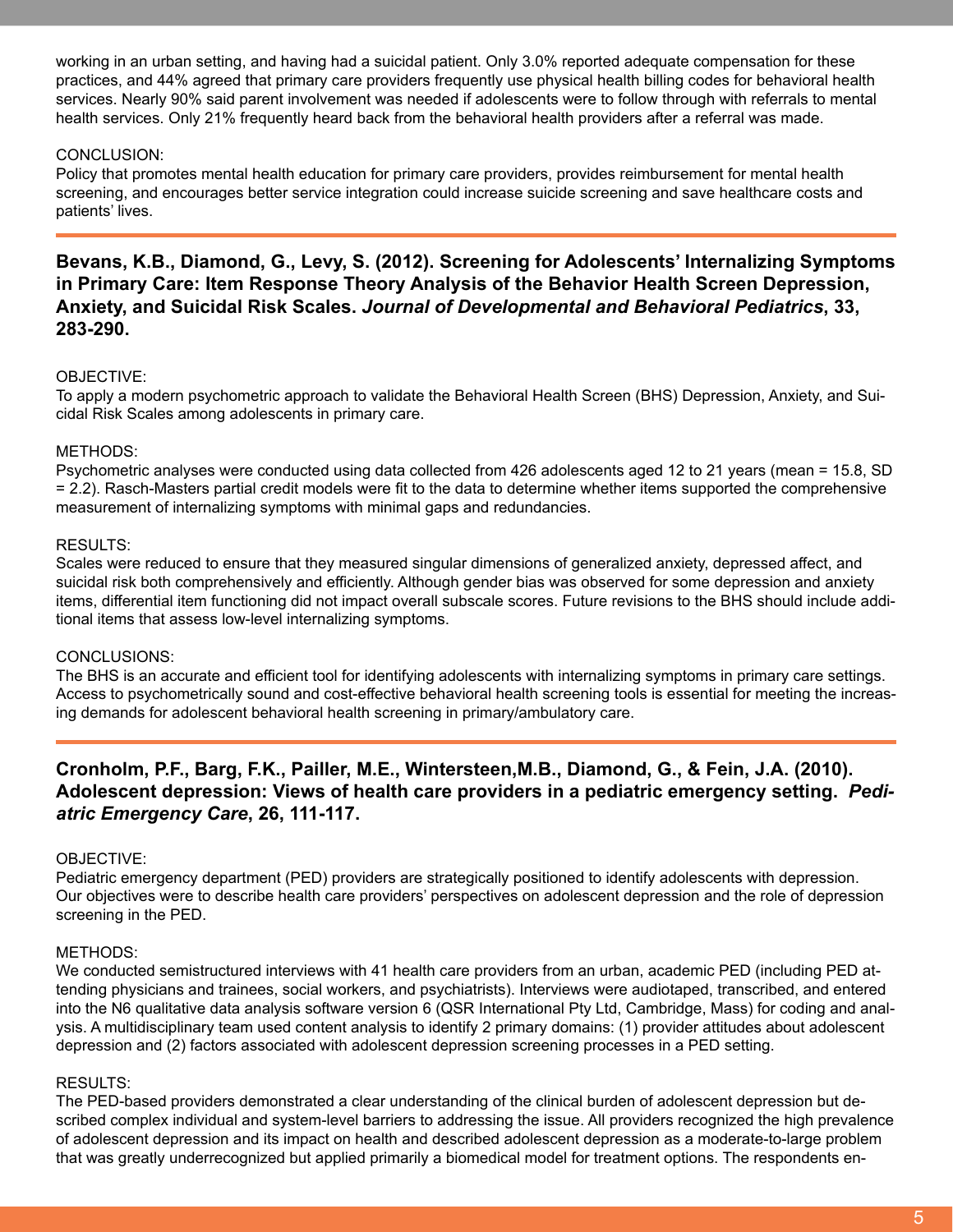dorsed computerized screening as a useful approach. Concerns were raised universally regarding the ability of the health care system to respond to screened adolescents found to be depressed.

#### CONCLUSIONS:

The study describes the perspectives of multiple, key stakeholders necessary for a system response to the identification, assessment, and management of adolescent depression in the PED. The PED providers were generally supportive of computerized depression screening in the PED setting but also voiced the need for system-level responses that facilitate access to quality mental health care services for adolescents.

#### **Diamond, G.S., Levy, S.A., Bevans, K.B., Fein, J.A., Wintersteen, M.B., Tien, A., &Creed, T.A. (2010). Development, validation and utility of the web-based Behavioral Health Screen for adolescents in ambulatory care.** *Pediatrics***, 26(e163-e170).**

#### OBJECTIVES:

The goals were to develop and to validate the Internet-based, Behavioral Health Screen (BHS) for adolescents and young adults in primary care.

#### METHODS:

Items assessing risk behaviors and psychiatric symptoms were built into a Internet-based platform with broad functionality. Practicality and acceptability were examined with 24 patients. For psychometric validation, 415 adolescents completed the BHS and well-established rating scales. Participants recruited from primary care waiting rooms were 12 to 21 years of age (mean: 15.8 years); 66.5% were female and 77.5% black.

#### RESULTS:

The BHS screens in 13 domains by using 54 required items and 39 follow-up items. The administration time was 8 to 15 minutes (mean: 12.4 minutes). The scales are unidimensional, are internally consistent (Cronbach's alpha = 0.75-0.87), and discriminate among adolescents with a range of diagnostic syndromes. Sensitivity and specificity were high, with overall accuracy ranging from 78% to 85%. Patients with scores above scale cutoff values for depression, suicide risk, anxiety, and posttraumatic stress disorder symptoms were > or =4 times more likely to endorse other risk behaviors or stressors.

#### CONCLUSIONS:

The BHS addresses practical and clinical barriers to behavioral health screening in primary care. It is a brief but comprehensive, self-report, biopsychosocial assessment. The psychiatric scales are valid and predictive of risk behaviors, which facilitates exclusion of false-positive results, as well as assessment and triage.

#### **Fein, J.A., Pailler, M.E., Frances, K., Barg,F.K., Wintersteen, M.B., Katie Hayes, K., & Diamond, G.S. (2010). Feasibility and impact of a web-based adolescent psychiatric assessment administered by clinical staff in the pediatric emergency department.** *Archives of Pediatric and Adolescent Medicine***.164(12), 1112-1117.**

#### OBJECTIVES:

To determine the adoption rate of the Web-based Behavioral Health Screening-Emergency Department (BHS-ED) system during routine clinical practice in a pediatric ED, and to assess this system's effect on identification and assessment of psychiatric problems.

#### DESIGN:

Descriptive design to evaluate the feasibility of a clinical innovation.

#### SETTING:

The ED of an urban tertiary care children's hospital.

#### PARTICIPANTS:

Adolescents from 14 to 18 years of age, without acute or critical injuries or illness, presenting with nonpsychiatric symptoms.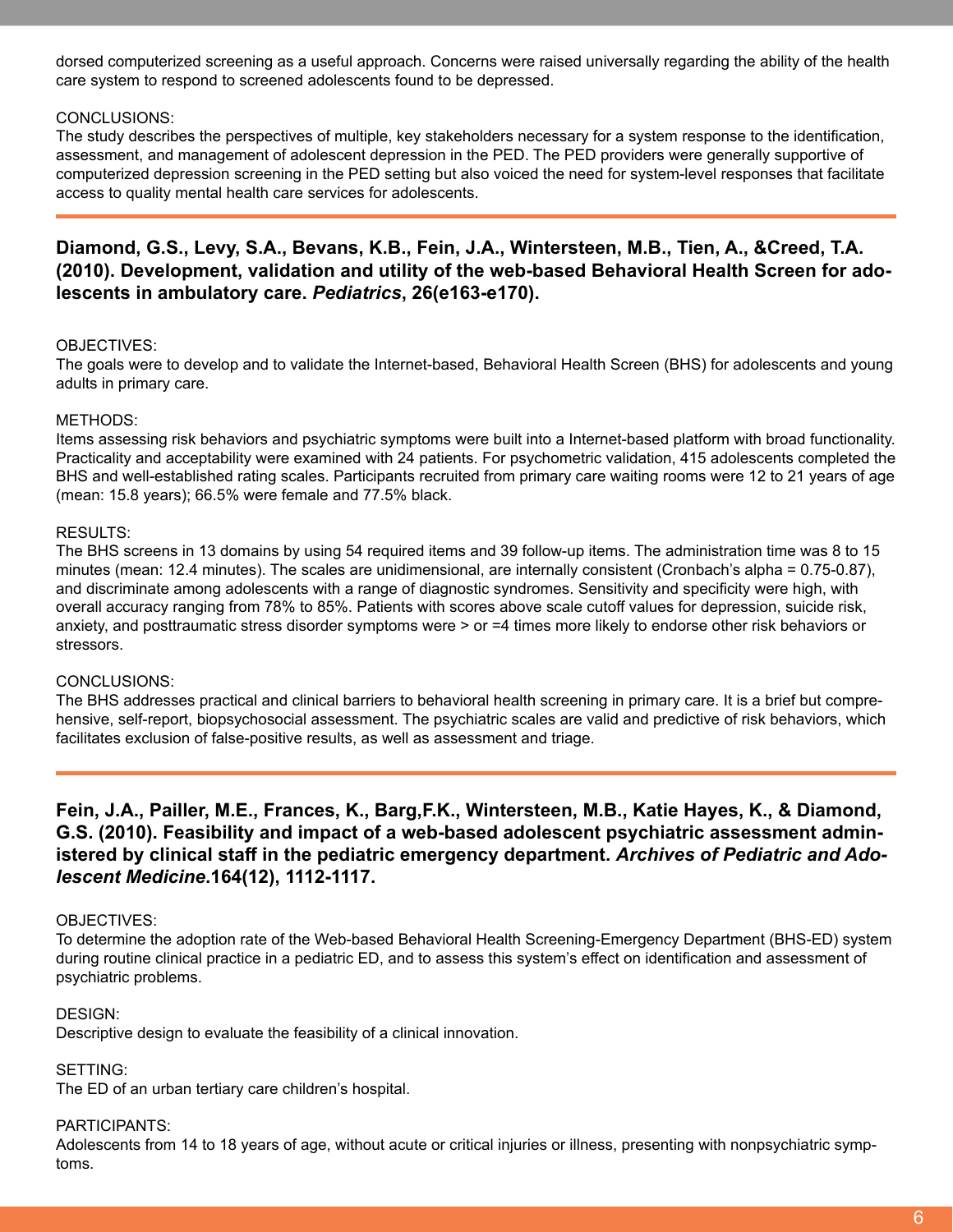#### INTERVENTION:

The ED clinical staff initiated the use of the BHS-ED system, which identifies and assesses adolescents for depression, suicidal ideation, posttraumatic stress, substance use, and exposure to violence. Treating clinicians reviewed results and followed routine care practices thereafter.

#### MAIN OUTCOME MEASURES:

Adoption rate of the BHS-ED system by nursing staff, identification rates of occult psychiatric problems, and social worker or psychiatrist assessment. Data were collected for 19 months before implementation of the BHS-ED system and for 9 months during implementation.

#### RESULTS:

Of 3979 eligible patients, 1327 (33.4%) were asked by clinical staff to get screened using the BHS-ED; of these 1327 patients, 857 (64.6%) completed the screening and 470 (35.4%) refused. During implementation, identification of adolescents with psychiatric problems increased significantly (4.2% vs 2.5%; odds ratio [OR], 1.70; 95% confidence interval [CI], 1.38-2.10), as did ED assessments by a social worker or psychiatrist (2.5% vs 1.7%; OR, 1.47; 95% CI, 1.13-1.90). Of the 857 patients who were screened with the BHS-ED, 90 (10.5%) were identified as having psychiatric problems (OR, 4.58; 95% CI, 3.53-5.94), and 71 (8.3%) were assessed (OR, 5.12; 95% CI, 3.80-6.88).

#### CONCLUSIONS:

In a busy pediatric ED, computerized, self-administered adolescent behavioral health screening can be incorporated into routine clinical practice. This can lead to small but significant increases in the identification of unrecognized psychiatric problems.

#### **Wintersteen, M.B. (2010). Standardized Screening for Suicidal Adolescents in Primary Care.**  *Pediatrics***, 125, 938-944.**

OBJECTIVE: To determine if brief standardized screening for suicide risk in pediatric primary care practices will increase detection rates of suicidal youth, maintain increased detection and referral rates, and be replicated in other practices.

PATIENTS AND METHODS: Physicians in 3 primary care practices received brief training in suicide risk, and 2 standardized questions were inserted into their existing electronic medical chart psychosocial interview. The questions automatically populated for all adolescents aged 12.0 to 17.9 years. Deidentified data were extracted during both intervention trials and for the same dates of the previous year. Referral rates were extracted from social work records.

RESULTS: The rates of inquiry about suicide risk increased 219% (clinic A odds ratio [OR]: 2.04 [95% confidence interval (CI): 1.56–2.51]; clinic B OR: 3.20 [95% CI: 2.69–3.71]; clinic C OR: 1.85 [95% CI: 1.38–2.31]). The rate of case detection increased in clinic A (OR: 4.99 [95% CI: 4.20–5.79]), was maintained over 6 months after the intervention began (OR: 4.38 [95% CI: 3.74–5.02]), and was replicated in both clinic B (OR: 5.46 [95% [CI: 3.36–7.56]) and clinic C (OR: 3.42 [95% CI: 2.33–4.52]). The increase in case detection was 392% across all 3 clinics. Referral rates of suicidal youth to outpatient behavioral health care centers increased at a rate equal to that of the detection rates.

CONCLUSIONS: Standardized screening for suicide risk in primary care can detect youth with suicidal ideation and prompt a referral to a behavioral health care center before a fatal or serious suicide attempt is made.

#### **Pailler, M. E., Cronholm, P. F., Barg, F. K., Wintersteen, M. B., Diamond, G.S., & Fein, J. A. (2009). Patients' and caregivers beliefs about depression screening and referral in the emergency department.** *Pediatric Emergency Care***, 25(11), 721-727.**

#### OBJECTIVES:

To explore patients' and parents'/caregivers' beliefs about the acceptability of universal depression screening in the emergency department (ED) and their perceptions of the barriers and facilitators to a mental health referral following a positive screen.